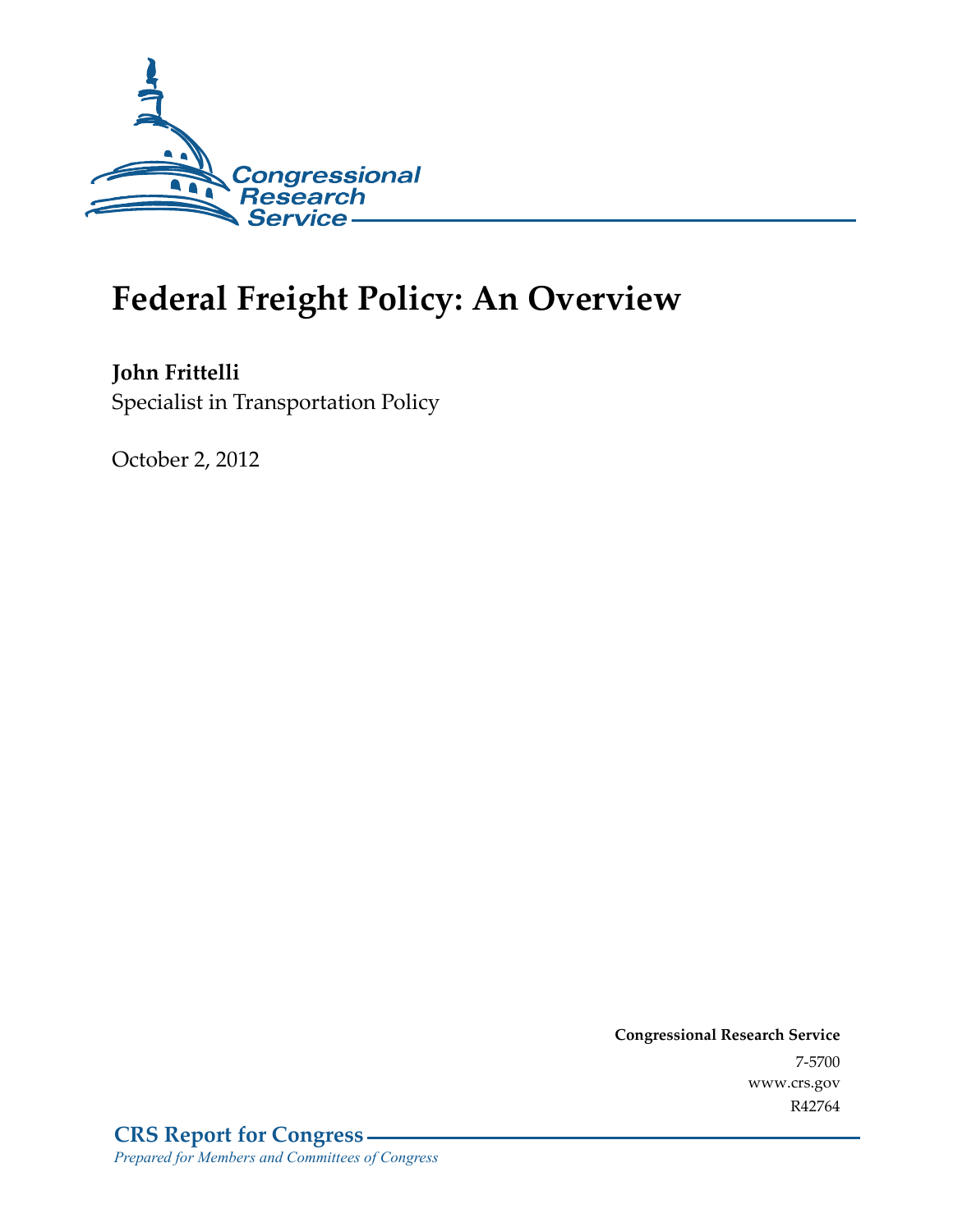## **Contents**

### Figures

#### Contacts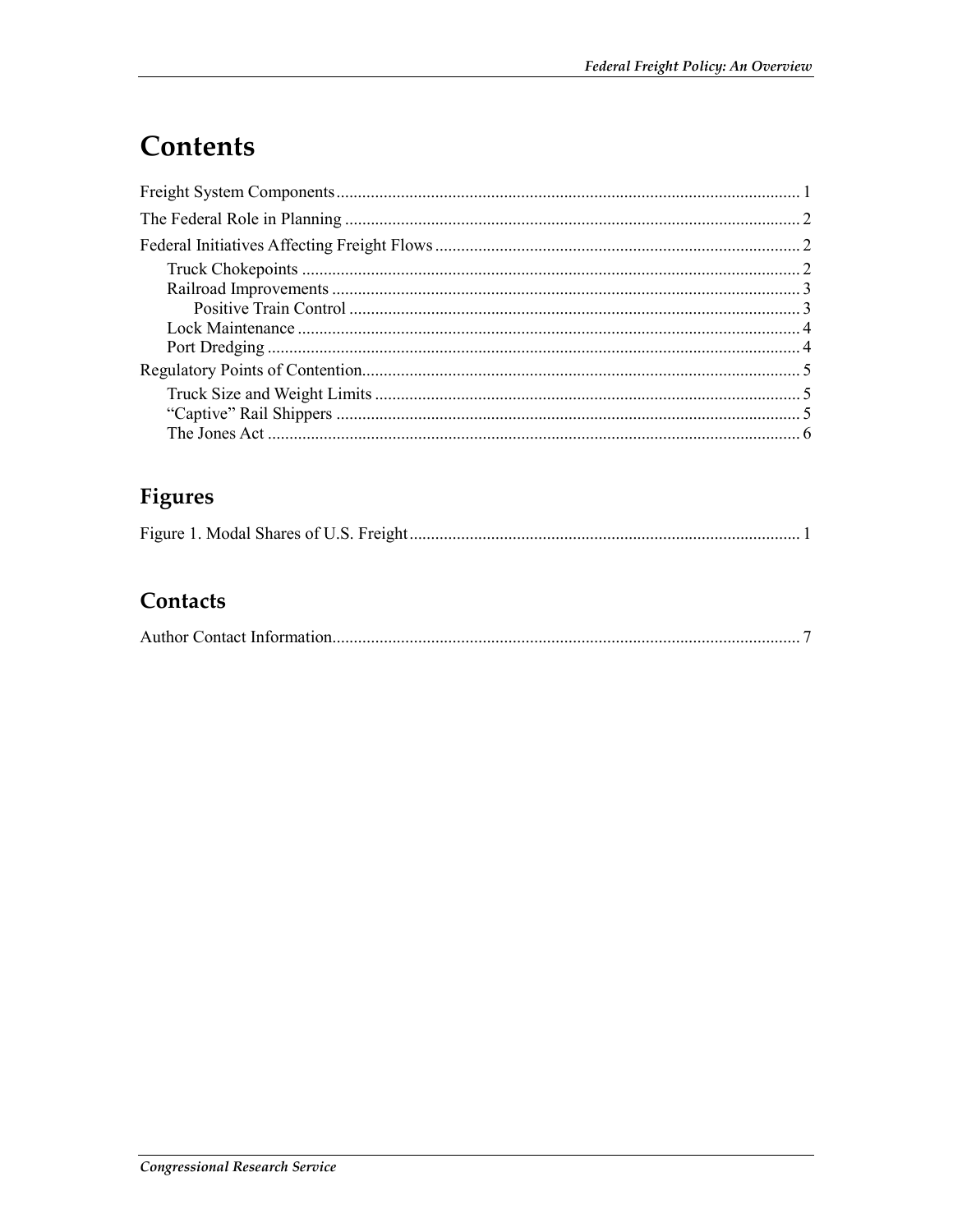### **Freight System Components**

The U.S. freight system is a complex network including four principal modes of transportation:

- The National Truck Network comprises 209,000 miles of highways that can accommodate large trucks, including the 47,000-mile Interstate Highway System.
- Railroads, largely in private ownership, carry freight on 140,000 miles of track.
- Barge and ship lines utilize 12,000 miles of shallow-draft inland waterways and about 3,500 inland and coastal port terminal facilities.
- Air carriers provide cargo service to more than 5,000 public use airports, including more than 100 airports that handle all-cargo aircraft.

About two-fifths of freight within the United States, measured in ton-miles, moves by truck, and another two-fifths moves by rail (**Figure 1**). About 11% moves by multiple modes. Measured in ton-miles, air transportation is a minor mode because it is expensive to ship goods this way. Goods moving by air tend to be of high value compared to their weight. About three-quarters of U.S. imports and exports, measured by weight, arrive or depart by ship. Most of the rest goes by truck  $(10\%)$ , rail  $(8\%)$ , or pipeline  $(5\%)$ . International air shipments account for less than 1% of U.S. foreign trade by weight, but  $37\%$  by value.<sup>1</sup>



#### **Figure 1. Modal Shares of U.S. Freight**

**Source:** Commodity Flow Survey 2007 (Table 1a—Shipment Characteristics by Mode of Transportation), U.S. Census Bureau and Bureau of Transportation Statistics. This is a survey of U.S.-based shippers regarding their outbound freight; therefore it does not include imports.

**Notes:** One ton-mile equals one ton of freight shipped one mile.

 1 For additional freight statistics, see U.S. Department of Transportation, Office of Freight Management and Operations, *Freight Facts and Figures*, issued annually, http://ops.fhwa.dot.gov/freight/.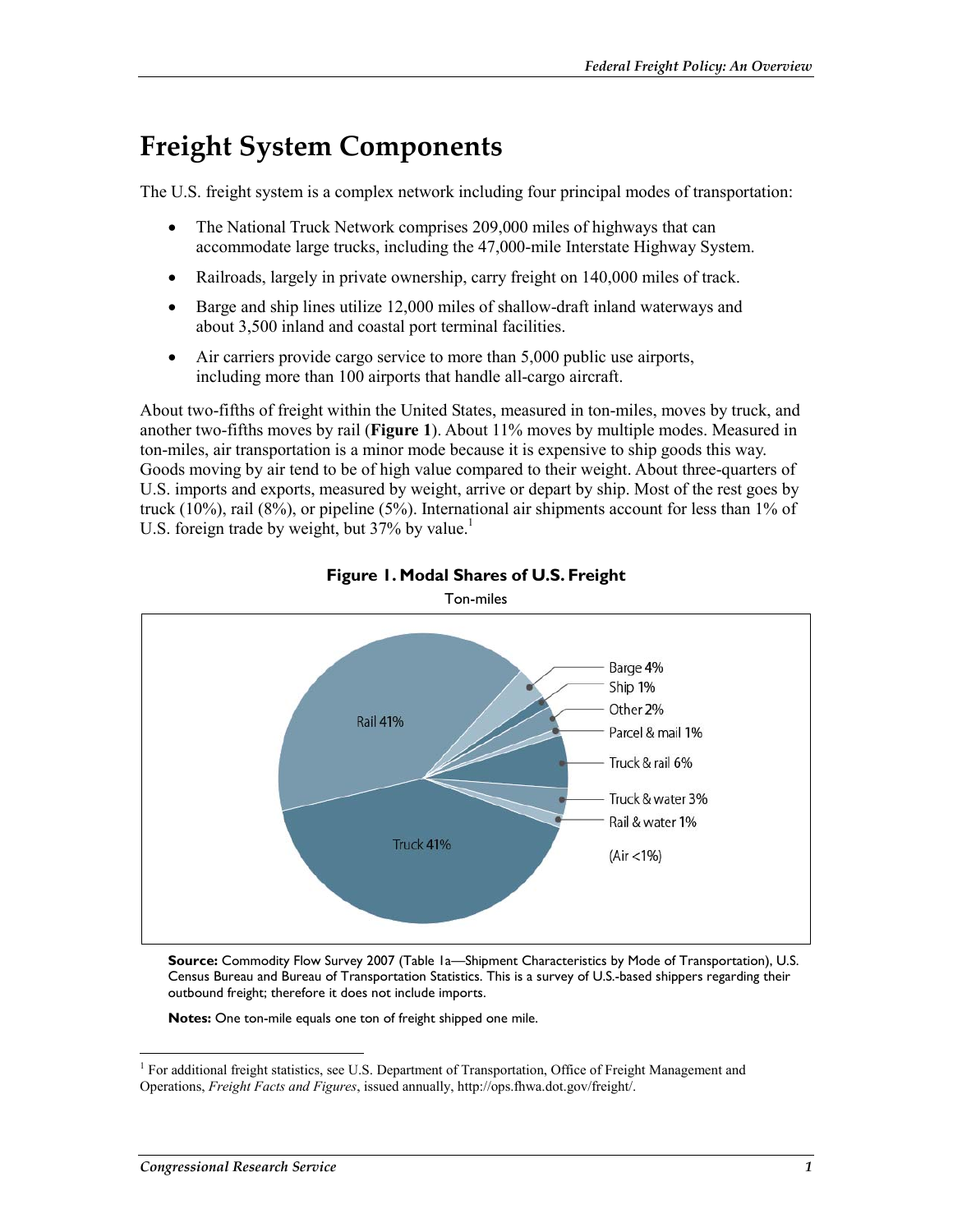## **The Federal Role in Planning**

The federal government does not have a direct role in freight infrastructure planning and project development. Decisions about investment in public freight-oriented infrastructure are made by state departments of transportation (state DOTs), metropolitan planning organizations (MPOs), and state or local entities such as port authorities. Private infrastructure decisions, such as construction of new railroad yards, are largely made by the companies themselves. Congress has long been concerned that state and local institutions have difficulty providing a comprehensive approach to improving freight movement: unlike commuter trips, which generally begin and end within a metropolitan area, freight trip lengths often exceed the jurisdiction of a single MPO or even a state, so action to relieve a freight bottleneck in one jurisdiction may merely shift the problem to another.

Allocating resources to freight at the federal level is difficult politically, for two reasons. First, it entails concentrating federal dollars in relatively few geographic areas. According to the American Trucking Associations, just 5% of the U.S. road system carries 75% of the nation's truck traffic.<sup>2</sup> One-third of all rail traffic passes through Chicago,<sup>3</sup> and while there are more than 40 U.S. container ports, 90% of the volume of containerized imports and exports is handled at just 10 ports.<sup>4</sup> Second, federal funding decisions in freight transportation have the potential to create winners and losers. For example, a federal expenditure to deepen one harbor but not another could shift the flow of freight and, potentially, the location of business investments and jobs.

### **Federal Initiatives Affecting Freight Flows**

#### **Truck Chokepoints**

The current federal freight transportation program is mainly a loose collection of highwayoriented programs embedded in a larger framework aimed at supporting both passenger and freight mobility. Highway-related programs are authorized by the Moving Ahead for Progress in the 21<sup>st</sup> Century Act, enacted in July 2012 (MAP-21: P.L. 112-141).<sup>5</sup>

Highway congestion frustrates trucking's ability to provide precise and reliable scheduling. Unreliability is costly because it requires manufacturers and retailers to carry buffer stock, reducing an efficient "just-in-time" (JIT) logistics strategy to a "just-in-case" strategy. The importance of predictability was highlighted in an article in *Public Roads*: "From a freight perspective, the quintessential requirement for succeeding in a global, just-in-time economy is the

<sup>1</sup> 2 ATA, *Transport Topics*, December 8, 2008, p. 28.

<sup>&</sup>lt;sup>3</sup> TRB, Rail Freight Solutions to Roadway Congestion—Final Report and Guidebook, NCHRP Report 586, 2007, p. 49.

<sup>&</sup>lt;sup>4</sup> The Ports of Los Angeles and Long Beach and the Port of Seattle and Tacoma are counted as one port city. U.S. Department of Transportation, Maritime Administration, based on 2007 data.

<sup>5</sup> For further information on highway programs see CRS Report R42762, *Surface Transportation Funding and Programs Under MAP-21: Moving Ahead for Progress in the 21st Century Act (P.L. 112-141)*, coordinated by Robert S. Kirk.

<sup>6</sup> U.S. Department of Transportation, Federal Highway Administration, "Reliability: Critical to Freight Transportation," *Public Roads*, vol. 68, no. 3, November/December 2004, p. 2.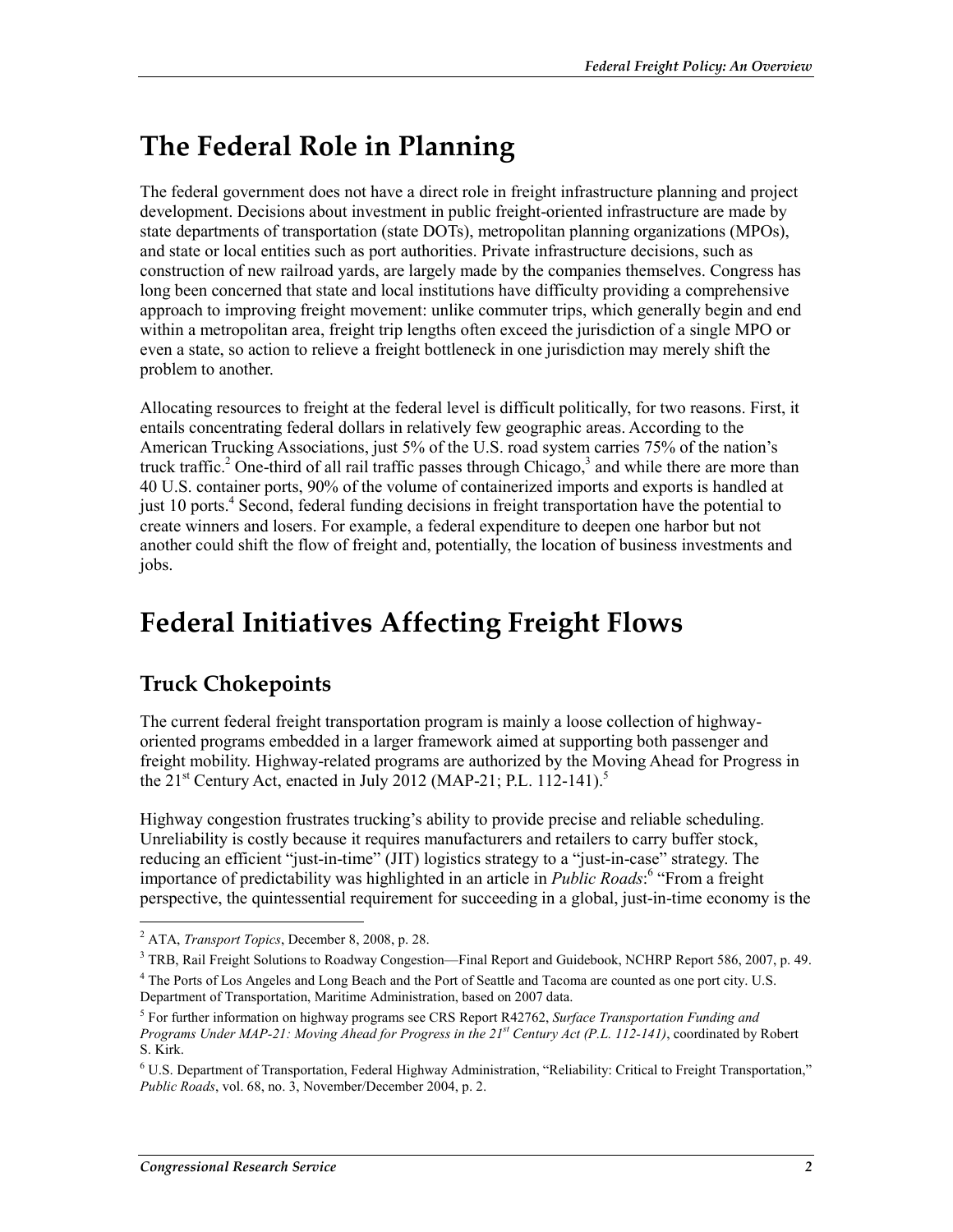ability to plan trips, deliveries, and transactions down to hours and minutes—rather than days and weeks. This makes reliability one of the single most important performance measures from a private sector perspective."

Most of the highway congestion points are at urban interchanges and at land border crossings. MAP-21 seeks to sharpen the focus on freight use of the highway system by identifying segments with the heaviest truck traffic, identifying truck chokepoints, regularly reporting on the condition and performance of these segments, and lowering the local cost share for freight-specific improvements.

#### **Railroad Improvements**

Railroads' decisions to invest in their infrastructure to improve transit times and schedule reliability are made on a commercial basis and do not always please shippers. Congress has sought to encourage investment in rail infrastructure through the Rail Rehabilitation and Improvement Financing (RRIF) program, which provides loans and credit assistance to sponsors of public and private rail projects. Eligible projects include acquiring, improving, or rehabilitating rail equipment, refinancing existing debt for these purposes, or developing new rail facilities. The 2005 transportation authorization act, the Safe, Accountable, Flexible, Efficient Transportation Equity Act: A Legacy for Users (P.L. 109-59), authorized \$35 billion to provide direct loans and loan guarantees, with \$7 billion of that amount reserved for railroads other than the seven Class I carriers.<sup>7</sup> Loans can be used to finance 100% of project costs with repayment up to 25 years. To date, almost all of the loan recipients have been shortline or regional railroads.<sup>8</sup>

In the past, Class I railroads proposed an infrastructure tax credit to allow them to reduce their tax burden for building new capacity. Shortline railroads seek a tax credit to rehabilitate existing facilities. Another legislative proposal that has been debated is the creation of a rail trust fund that would include a cargo waybill and passenger ticket tax as a means of generating revenue for railroad infrastructure investment. Freight railroads have opposed a rail trust fund arguing that taxing railroad use would not generate additional revenue for rail investment.

#### **Positive Train Control**

The Rail Safety Improvement Act of 2008 (RSIA08; P.L. 110-432) requires implementation of positive train control (PTC) on railroads that carry passengers or have high-volume freight traffic with toxic or poisonous-by-inhalation hazardous materials. PTC is a communications and signaling system that has been identified by the National Transportation Safety Board as a technology capable of preventing incidents caused by train operator or dispatcher error. PTC is expected to reduce the number of incidents due to excessive speed, conflicting train movements, and engineer failure to obey wayside signals. It would not prevent incidents due to trespassing on railroads' right-of-way or at highway-rail grade crossings, where the vast majority of rail-related fatalities occur.

1

 $^7$  Class I railroads are the seven large, "mainline" railroads in North America. Class II railroads are regional railroads and Class III railroads are shortline railroads.

<sup>8</sup> For further information on RRIF, including a list of loan recipients, see http://www.fra.dot.gov/rpd/freight/ 1770.shtml.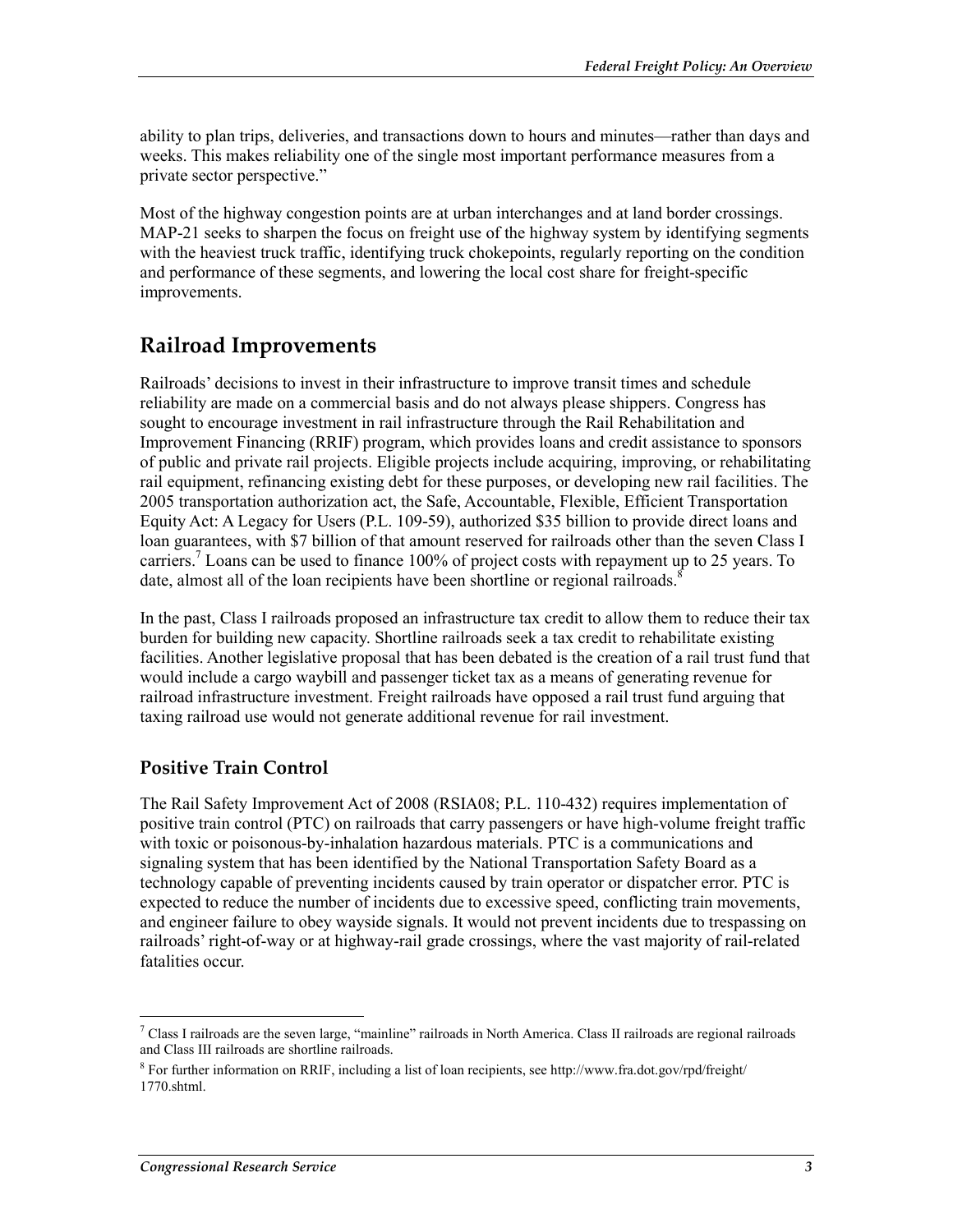Under RSIA08, PTC is required on about 60,000 miles of railroad track by December 31, 2015. Many railroad companies are uncertain of their ability to fully implement PTC by this deadline, and some contend that PTC implementation may divert resources from capacity expansion. The Federal Railroad Administration estimates full PTC implementation will cost approximately \$14 billion. Although the larger freight railroads are well along in planning for PTC, some smaller railroads have not yet identified sources of funding for implementation. Congress is reevaluating the costs and benefits of PTC and the implementation deadline.<sup>9</sup>

#### **Lock Maintenance**

Locks on the inland waterways have become increasingly unreliable due to their age. Many were built in the 1930s and 1950s and require more frequent maintenance or major rehabilitation work by the Army Corps of Engineers. Federal funding for inland waterway infrastructure has not kept pace with increasing capital demands. Barge operators pay a 20-cent-per-gallon federal fuel tax that covers about one-tenth the federal cost of providing inland navigation infrastructure. This user charge amounts to about 2% of the barge industry's freight revenues. A handful of waterway segments generate negligible traffic but consume about a third of the operating and maintenance budget (lock operation and maintenance is mostly a fixed cost).<sup>10</sup> Congress has been reluctant to require the waterway industry to provide more capital for the system's upkeep or to terminate federal support for uneconomic portions.

### **Port Dredging**

Enlargement of the Panama Canal, expected to be completed in early 2015, has spurred interest in deepening U.S. ports to accommodate larger ships. Yet only a handful of "load center" ports can realistically expect to see the larger ships. Under the present financing method and planning process for deepening ports, each port deepening project is initiated at the local level and evaluated in isolation from other port projects—no regional or national port rationalization strategy is part of the process. Ship operators pay none of the cost of dredging, so they do not consider this cost when calculating the costs and benefits of larger ships. Deepening projects are paid from the general fund. Maintenance dredging is paid with a federal tax primarily on imported waterborne cargo; however, only about a third of the revenue is used for cargo ports, with the remainder spent to maintain recreational and fishing harbors or on other government activities. $11$ 

 9 See CRS Report R42637, *Positive Train Control (PTC): Overview and Policy Issues*, by John Frittelli.

<sup>10</sup> See Figure 5, p. 16 of CRS Report R41430, *Inland Waterways: Recent Proposals and Issues for Congress*, by Charles V. Stern.

<sup>11</sup> For further information, see CRS Report R41042, *Harbor Maintenance Trust Fund Expenditures*, by John Frittelli.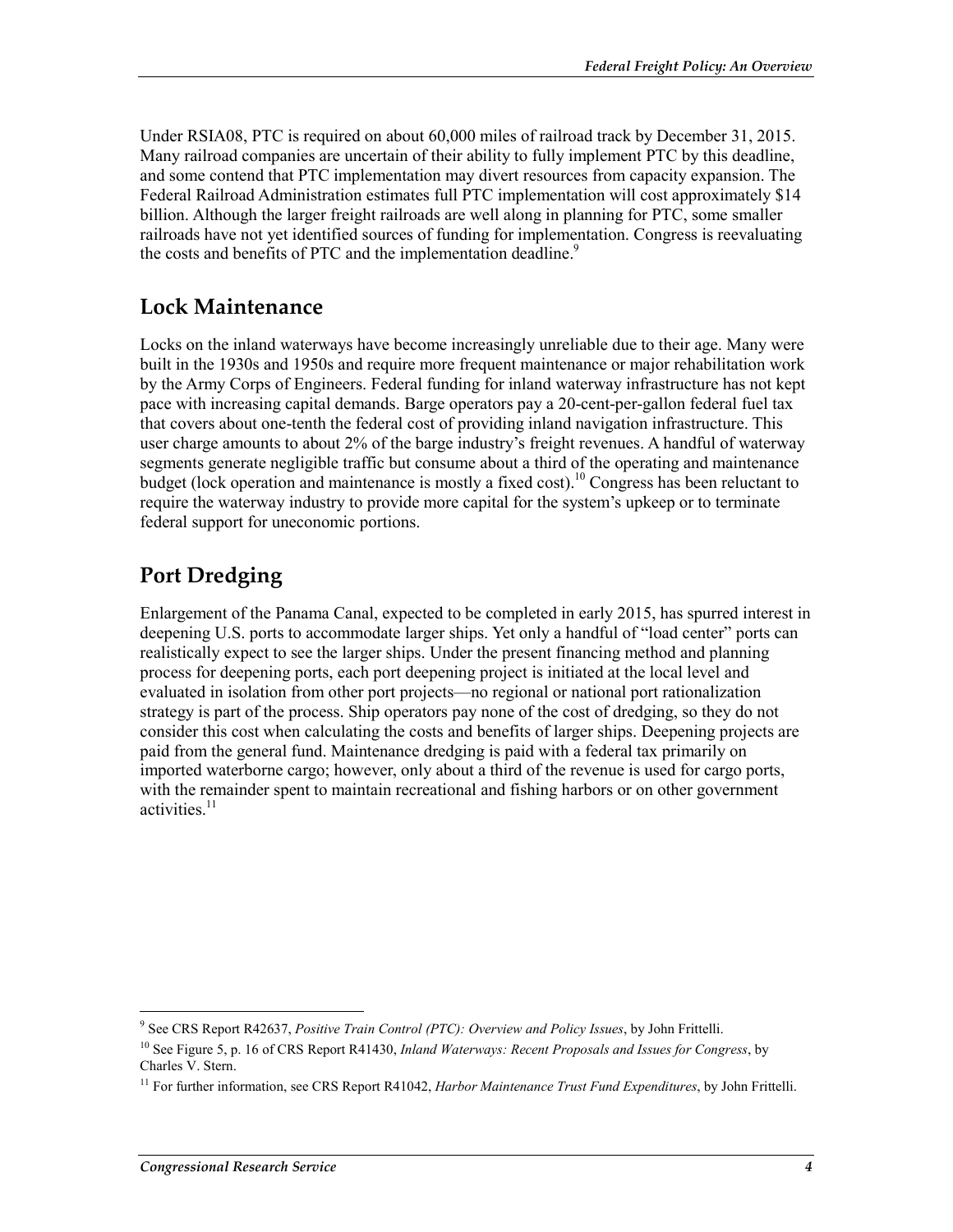### **Regulatory Points of Contention**

#### **Truck Size and Weight Limits**

Current federal truck weight regulations restrict the maximum gross vehicle weight to 80,000 pounds.<sup>12</sup> An empty "18-wheeler" (five-axle tractor semi-trailer) typically weighs about 35,000 pounds, limiting the maximum cargo load to about 45,000 pounds. In addition to a maximum gross vehicle weight, trucks also must comply with the "bridge formula," which sets weight limits on each axle depending on its distance to the next axle. Federal truck weight regulations apply only to the Interstate Highway System and to the roads that provide reasonable access to and from that system. Truck weight limits on all other highways and roads are regulated by the states.

Federal truck size regulations apply to the "National Network," a system of approximately 209,000 miles, which includes the Interstate Highway System plus principal arterial highways designated by the states and incorporated in federal regulations (23 C.F.R. §658). Federal regulations prescribe a width standard and minimum length standard, but no maximum length or height restrictions.<sup>13</sup> "Longer combination vehicles" (LCVs), which are trucks pulling two or more trailers with a gross vehicle weight exceeding 80,000 pounds, are allowed according to some states' broad interpretation of their "grandfathered" permit authority.

Large trucking firms and shippers support increasing truck size or weight limits, while small trucking firms, truck drivers, railroads, and highway safety groups are generally opposed. In MAP-21, Congress instructed the U.S. Department of Transportation (U.S. DOT) to perform a study of truck size and weight limits.<sup>14</sup>

### **"Captive" Rail Shippers**

Some bulk rail shippers, particularly those that are served by, or, in the view of some, are captive to, one railroad, object to what they perceive as poor rail service and exorbitant rail rates. These "captive" shippers claim that the railroad serving them acts like a monopoly, charging excessive rates and providing less service than they require, because the railroad is aware that the cargo cannot be moved economically by truck. Some shipper interests want new federal laws or regulations requiring railroads to interchange cargo with one another at switching terminals so as to potentially increase competition. Currently, railroads interchange traffic at terminals only where they find it mutually beneficial to do so.

The Surface Transportation Board (STB), an independent agency organizationally housed within the U.S. DOT, has jurisdiction over railroad competition issues.<sup>15</sup> The STB has undertaken various investigations of captive shipper issues, but has not proposed broad changes in regulation. Addressing the complaints of "captive" shippers may involve policy trade-offs, as railroads' freight revenues are a significant means of financing rail capacity, and a legislated or regulatory

<sup>1</sup> <sup>12</sup> Weight limits are promulgated at 23 U.S.C. §127; 23 C.F.R. 658.

<sup>&</sup>lt;sup>13</sup> Size regulations are promulgated at 49 U.S.C. §§31111-31115; 23 C.F.R. 658.

<sup>&</sup>lt;sup>14</sup> For further information on truck size and weight law, see http://ops.fhwa.dot.gov/freight/sw/index.htm.

<sup>&</sup>lt;sup>15</sup> The STB was created in the Interstate Commerce Commission Termination Act of 1995 (P.L. 104-88).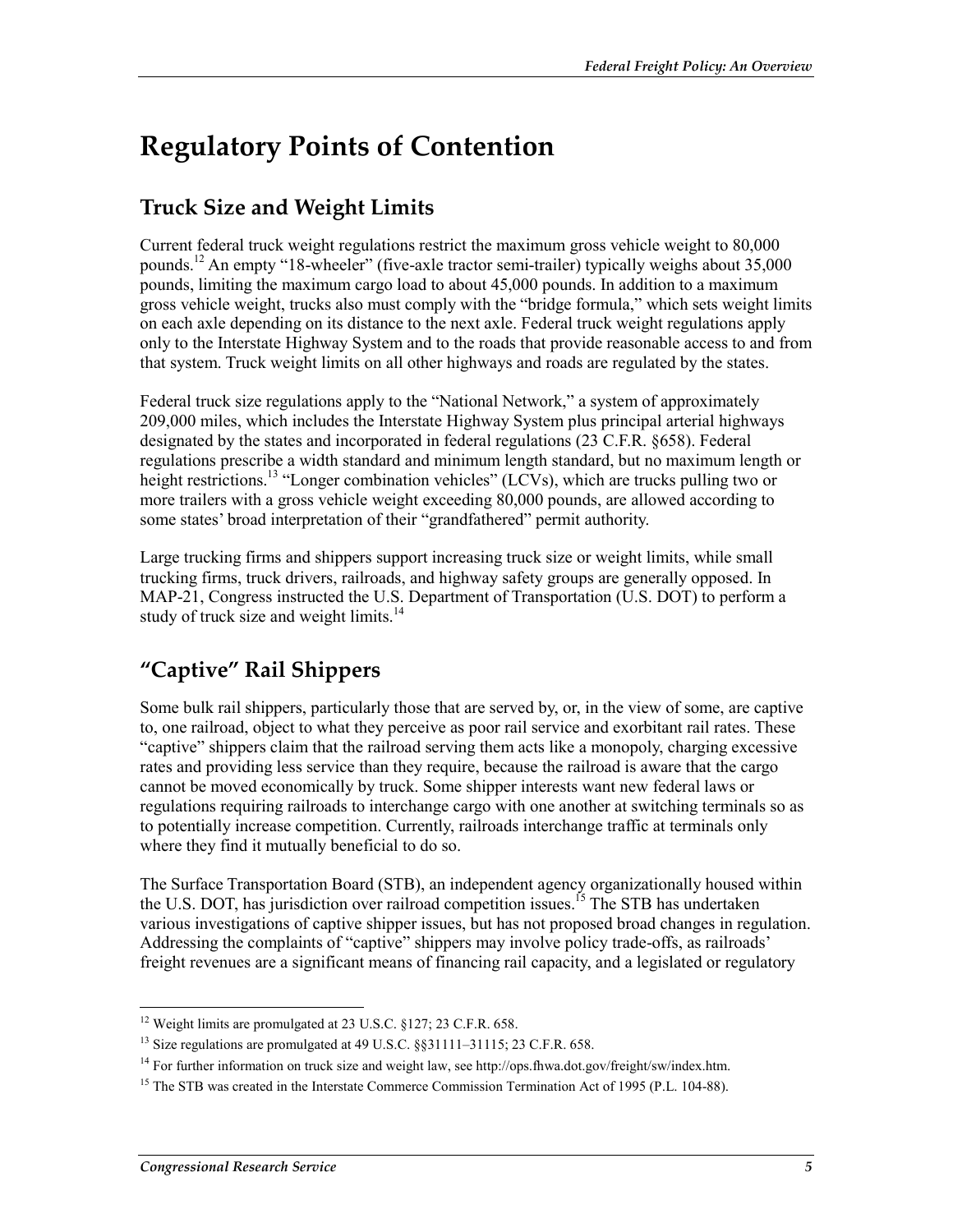solution to the "captive shipper" problem could therefore affect the level of investment in the railroad system.<sup>16</sup>

#### **The Jones Act**

The Jones Act requires that cargo transported by water between two U.S. locations be carried in U.S.-built vessels, owned by and crewed by U.S. citizens.<sup>17</sup> The law, enacted in 1920 in response to a surplus of U.S.-built cargo ships from World War I, is intended to encourage U.S. shipbuilding and protect the jobs of U.S. merchant mariners. The United States is the only industrialized nation that has domestic build requirements for ships, and there is no similar requirement for most other modes of transportation.<sup>18</sup> U.S.-built oceangoing cargo ships are said to be significantly more expensive than foreign-built ships (most of which are built in Japan, Korea, and China).<sup>19</sup> Most shipping along U.S. coasts is conducted in oceangoing barges, which have little military utility, rather than in ships.<sup>20</sup>

Bulk shippers complain that high domestic shipping costs due to the Jones Act relieve competitive pressure on railroads, raising transport costs on some routes. In some instances, it has been cheaper for U.S. manufacturers to purchase inputs from foreign rather than domestic sources because international shipping costs are lower (despite longer voyages). The Jones Act may also facilitate collusion among U.S.-flag ship lines by inhibiting entry into the domestic trades. Two U.S.-flag container carriers recently pleaded guilty to bid rigging and price fixing in service to Puerto Rico. $21$ 

On some occasions, presidents have waived the Jones Act when there was a sudden need for ships that had been built in U.S. shipyards (and thus Jones Act qualified) because none were available. This occurred when hurricanes Katrina and Rita disrupted pipeline service in 2005 and, more recently, when the government released oil from the Strategic Petroleum Reserve.<sup>22</sup> The Jones Act was also disputed when marshaling cleanup vessels for the *Deepwater Horizon* oil spill in the Gulf of Mexico. A startup "marine highway" service, American Feeder Lines, sought a temporary Jones Act waiver to use foreign-built ships to provide coastal container service along the East Coast as an alternative to highly congested I-95, but it closed in 2012 after failing to obtain the waiver $^{23}$ 

<sup>1</sup> 16 See CRS Report RL34117, *Railroad Access and Competition Issues*, by John Frittelli.

<sup>&</sup>lt;sup>17</sup> It is codified at 46 U.S.C. chapters 81, 121, and 551; 19 C.F.R. 4.80–4.93; 46 C.F.R. 67.19, 67.95-67.99.

<sup>&</sup>lt;sup>18</sup> For instance, trucks, locomotives, and airplanes need not be domestically built. Certain domestic content requirements apply to federally funded purchases of mass transit vehicles and Amtrak rolling stock.

<sup>19 &</sup>quot;Can the Jones Act be Protected?," *Journal of Commerce*, December 5, 2011.

 $^{20}$  Excluding shipments to and from Alaska, Hawaii, and Puerto Rico where no rail alternative exists.

<sup>21 &</sup>quot;Antitrust on The High Seas, An Assault on the Jones Act," *Forbes*, April 20, 2012; "Horizon Pleads Guilty, To Pay \$45 million," *Journal of Commerce*, February 24, 2011.

 $22$  The waiver process is codified at 46 U.S.C. 501.

<sup>23 &</sup>quot;Marine Highway Suffers a Blowout," *Journal of Commerce*, May 7, 2012.